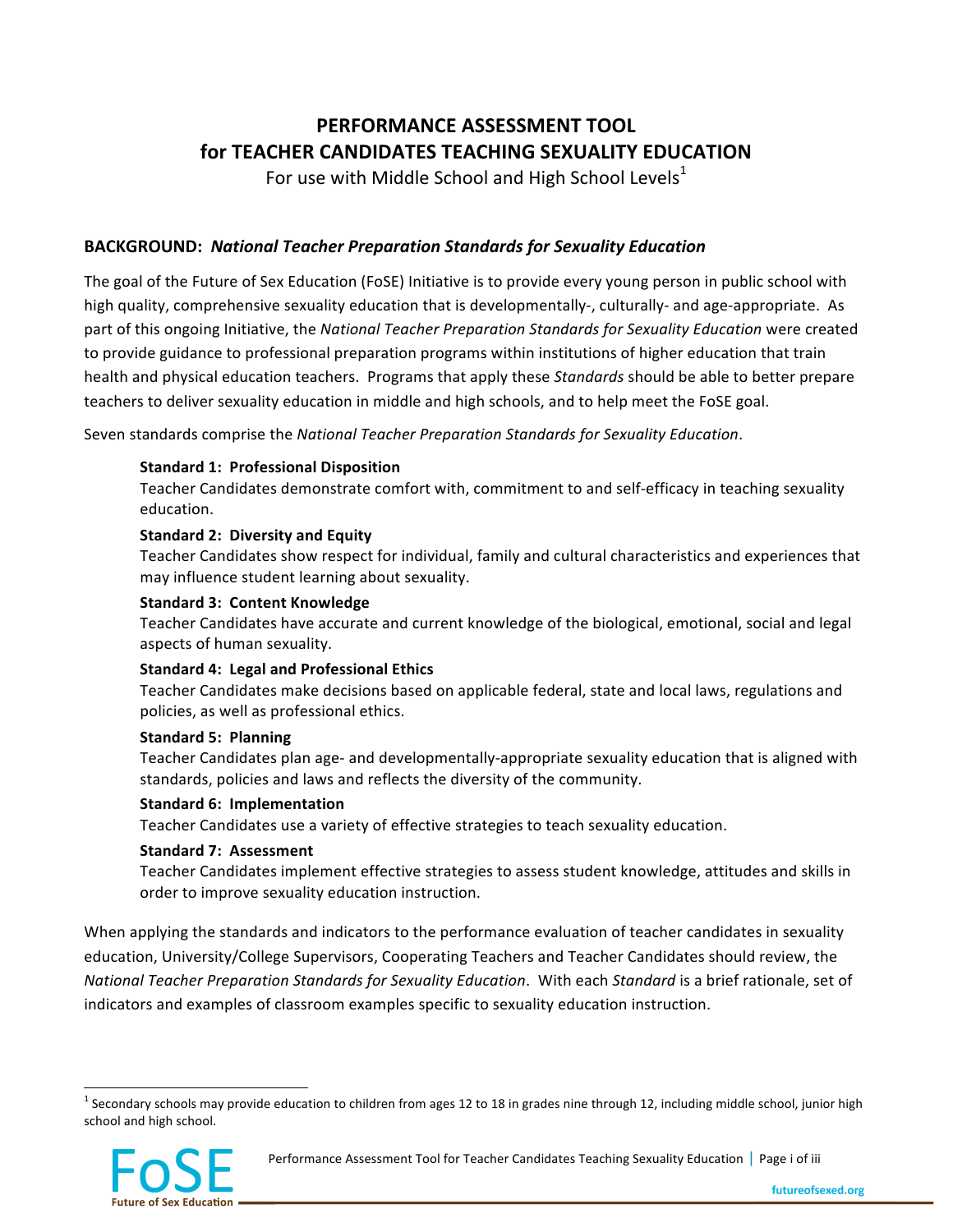# **PERFORMANCE ASSESSMENT TOOL FOR\*TEACHER\*CANDIDATES\*TEACHING\*SEXUALITY\*EDUCATION**

### **INTRODUCTION**

The Performance Assessment Tool for Teacher Candidates Teaching Sexuality Education was developed to assist College/University Supervisors, Cooperating Teachers<sup>2</sup> and Teacher Candidates in the formative and summative evaluation of the Candidates' proficiency in planning, implementing and assessing sexuality education instruction in the secondary school levels. The tool is comprised of two forms: (1) the *Teacher Candidate Performance Evaluation Form for Teaching Sexuality Education (pgs. 1 – 8), and (2) the <i>Cumulative Mid-Term* and Final Ratings: Teacher Candidate Performance Evaluation Form for Teaching Sexuality Education (pgs. 9 – 10). The forms are intended for use with the evaluation of Teacher Candidates in student teaching, internship, practicum and clinical experiences. The forms provide comprehensive coverage of the seven categories of teaching ability aligned with the *National Teacher Preparation Standards for Sexuality Education*. The evaluation forms have been designed to: (1) complement the process of reflective conferencing by assisting College/University Supervisors, Cooperating Teachers and Teacher Candidates in specifying areas of teaching strengths and proficiencies, and those needing continued development or improvement in sexuality education, and (2) provide useful information to College/University Supervisors and Cooperating Teachers in preparing their final written evaluations of Teacher Candidates in their application of the *National Teacher Preparation* **Standards for Sexuality Education.** 

The forms are intended for use at mid-term and final evaluation by the (1) College/University Supervisor, (2) the Cooperating Teacher at the school or the Clinical Experience Teacher, and (3) the Teacher Candidate, as a personal appraisal of teaching sexuality education. The cumulative rating form is to be used by the College/University Supervisor to summarize the ratings and feedback from each of the completed evaluation forms, at mid-term and at the conclusion of the student teaching experience.

The forms are expected to be used in conjunction with and in addition to other assessments and observations of teacher candidate candidates throughout the teacher professional preparation program in health education that apply criteria to measure candidates' proficiencies aligned with institutional, state, and national standards (e.g., the standards of InTASC<sup>3</sup>, NBPTS<sup>4</sup>, and CAEP<sup>5</sup>). Sources of information for the completion of this evaluation may include: observations of the Teacher Candidate with feedback from the Cooperating Teacher and/or the University/College Supervisor, conferencing with the Cooperating Teacher and/or Candidate University/College Supervisor and the Teacher Candidate, seminar discussions, and portfolio development.

These evaluation forms are not to be completed in one observation, but collected over multiple observations over time (i.e., mid-semester, final; middle school and high school) as the teacher candidate assumes more instructional responsibilities, implements lessons, and is observed and assessed during planning periods. Some indicators may not be observed, even over multiple observations. However, the observations and evaluations may be used as a point of reference to determine teacher candidate's growth as a new teacher.

 $^4$  NBPTS — National Board for Professional Teaching Standards. Retrieved from http://www.nbpts.org/<br><sup>5</sup> CAEP — Council for the Accreditation of Educator Preparation. For the de facto description of the consolidation of CAEP. Retrieved from http://caepnet.org.



Performance Assessment Tool for Teacher Candidates Teaching Sexuality Education | Page ii of iii

 $2$  The term "Cooperating Teacher" is used as a synonym for the "Clinical Experience Teacher."

 $3$  InTASC –– The Interstate Teacher Assessment and Support Consortium. Retrieved from:

http://www.ccsso.org/Resources/Programs/Interstate Teacher Assessment Consortium (InTASC).html#sthash.tjC9VfL9.dpuf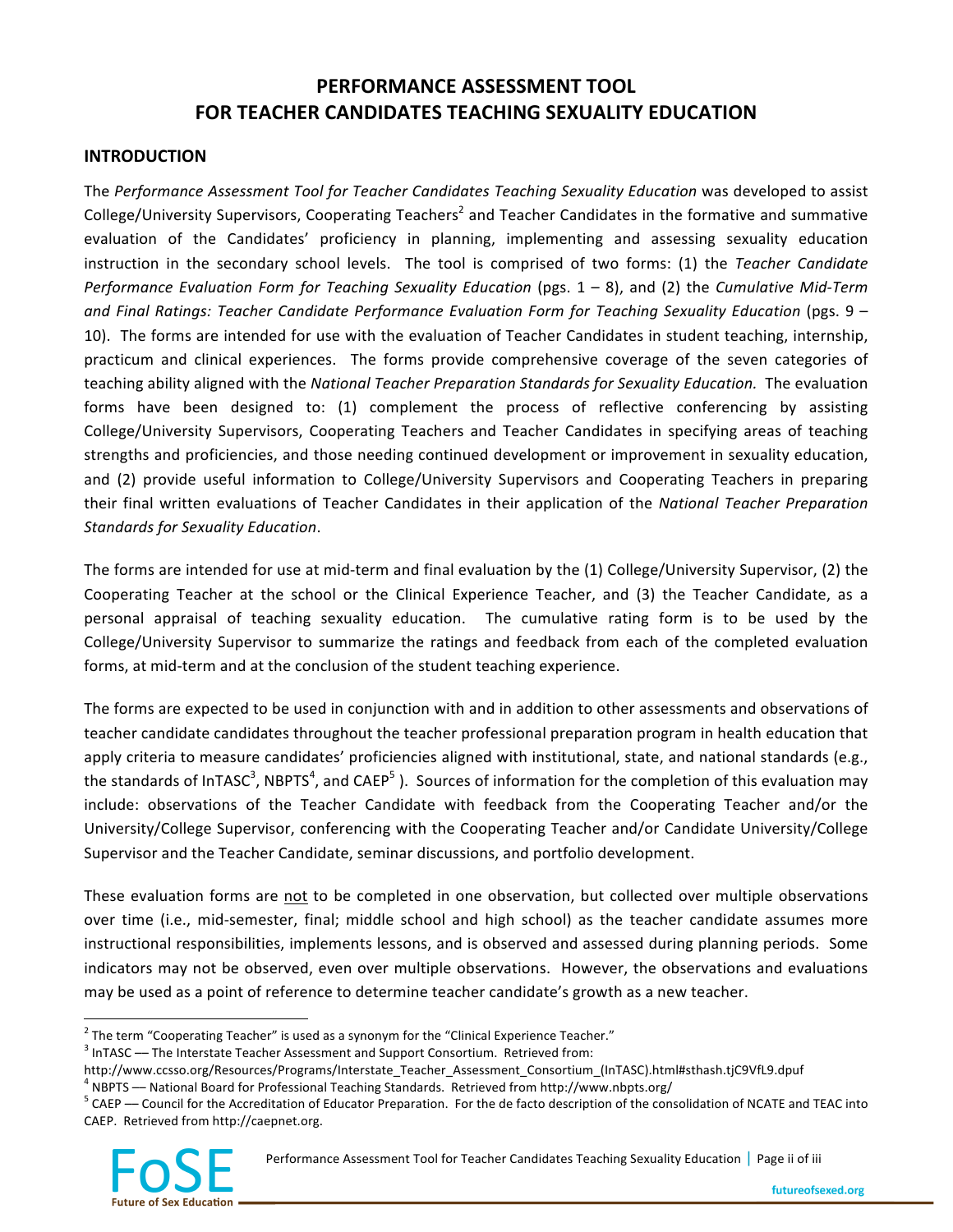## **PERFORMANCE ASSESSMENT TOOL FOR\*TEACHER\*CANDIDATES\*TEACHING\*SEXUALITY\*EDUCATION**

## Procedures for use by the College/University Supervisor

- 1. Distribute one copy of the *Teacher Candidate Performance Evaluation Form for Teaching Sexuality Education* to each evaluator, College/University Supervisor, Cooperating Teacher and Student. Ask the evaluators to complete Section 1 of the form: Write the name of the Teacher Candidate being evaluated and date, and circle the "evaluator" completing the form: College/University Supervisor (C/US), Cooperating Teacher (CT) or Teacher Candidate (TC); fill in the name of the C/US and CT, and the name of the school, the class, and the grade level being taught.
- 2. For each indicator within each Standard, the evaluator is to determine the level of proficiency (expertise, mastery, skill) of the Teacher Candidate using the corresponding Scoring Rubric for all Standards (pg. 1).
	- Place a check in the corresponding box that matches the assessment of the teacher candidate's performance for that indicator – Not Proficient =  $0-1$ ; Developing Proficiency =  $2-3$ ; Proficient =  $4-5$ , or N/A (Not applicable; not observed; no evidence). Note that some indicators may not be observed in a classroom or clinical experience setting. For such an indicator, check the category "N/A" to acknowledge the unobserved indicator, knowledge, skill, demeanor or behavior. Do not apply a zero in place of a N/A rating unless appropriate, when summing the columns. For some standards, even over multiple observations it may be difficult to observe all of the content knowledge (i.e., Standard 3).
- 3. Use the Comments column to provide constructive remarks and feedback, observations and notes related to each indicator, as well as comments related to a rating of not proficient or developing proficiency (needs improvement) and for a N/A rating. Write overall comments for the Teacher Candidate's growth as a teacher.
- 4. Sum the findings of all indicators to make a determination of the Teacher Candidate's level of proficiency for each Standard.
- 5. At the mid-term and the final evaluation, the College/University Supervisor should conference individually with each of the other two evaluators, the Cooperating Teacher and the Teacher Candidate, to compare and contrast ratings, comments and discuss overall evaluation of the Teacher Candidate's proficiency for sexuality education instruction for each Standard.
- 6. At the mid-term and at the final evaluation, the College/University Supervisor should enter the ratings of all evaluators (C/US, CT and TC) on the *Cumulative Mid-Term and Final Ratings: Teacher Candidate Performance Evaluation Form for Teaching Sexuality Education (pgs.* 9 – 10).



Performance Assessment Tool for Teacher Candidates Teaching Sexuality Education | Page iii of iii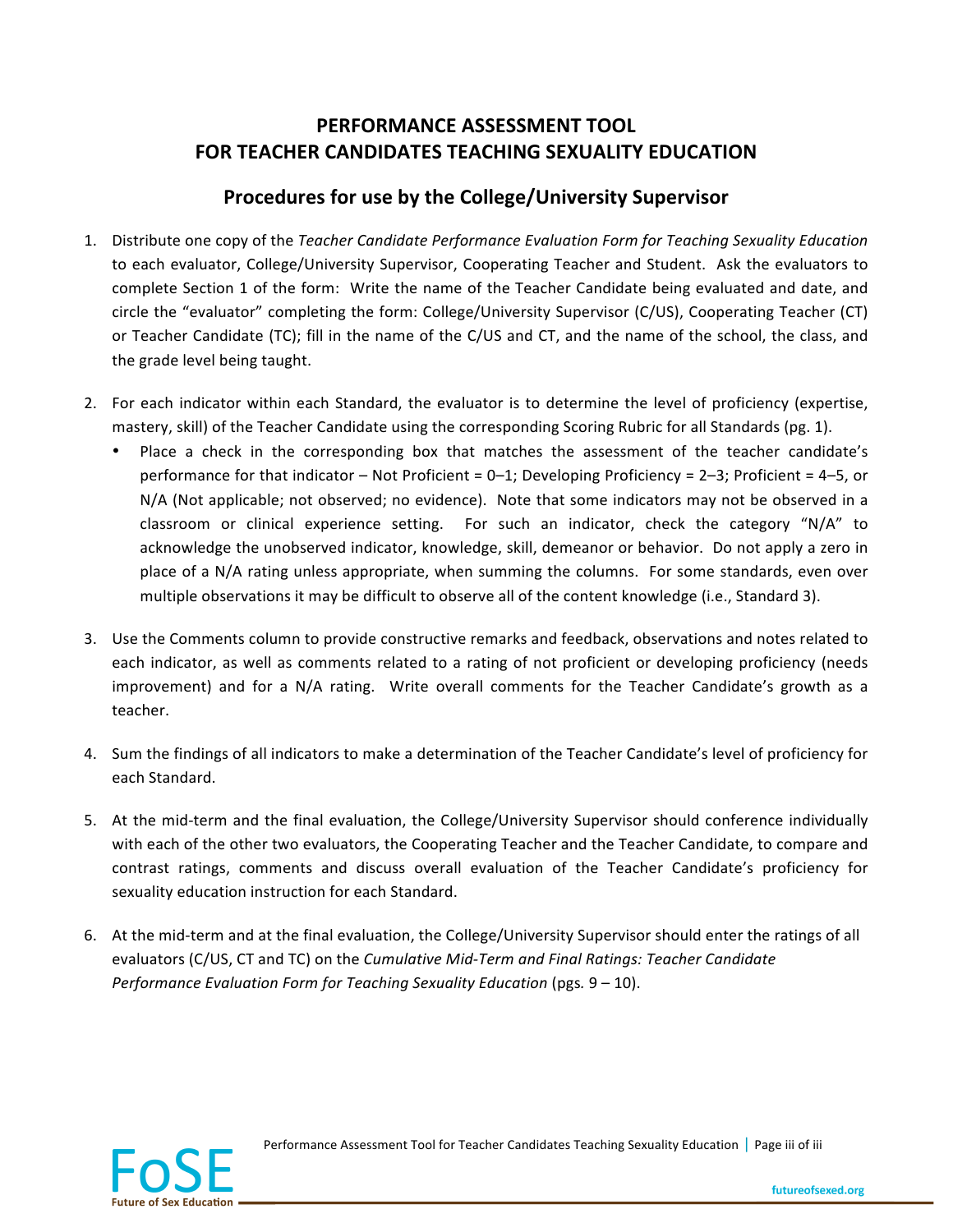## **Teacher Candidate Performance Evaluation Form for Teaching Sexuality Education**

*Fill in* the information requested in the spaces provided.

| <b>Teacher Candidate:</b>             |                                      | Date:                      |                          |
|---------------------------------------|--------------------------------------|----------------------------|--------------------------|
| <b>Evaluator (circle):</b>            | <b>College/University Supervisor</b> | <b>Cooperating Teacher</b> | <b>Teacher Candidate</b> |
| <b>College/University Supervisor:</b> |                                      |                            |                          |
| School:                               | Class:                               | Grade level:               |                          |

**Guidance for completion of Form:** *Examine* all sources of evidence provided by the teacher candidate (e.g., Lesson or Unit Plans, resources, materials, technology, assessment tools, Teacher Candidate Interviews, Classroom Observations, resource documents, etc.). For each Standard, *read* the Target description of the teacher candidate's performance in sexuality education in preparation for rating the teacher candidate.

For each Standard, *assign a rating of the teacher candidate's performance proficiency for each indicator using* the **Scoring Rubric** (Not Proficient [NP] 0–1, Developing Proficiency [DP] 2–3, Proficient [P] 4–5, or N/A\*); *write* comments for each indicator; *sum* the ratings to assign an overall evaluation score on performance on the Standard; and *write* overall comments for the teacher candidate's proficiency and growth toward mastery of the Standard. When summing the Overall evaluation score for each standard, only sum those scores of the indicators that are not marked N/A.

Additional guidance for the Teacher Candidate: For each of the seven Standards, consider your preparation for teaching the sexuality education lessons, including knowledge and skill preparation, implementation and assessment. Then, check the corresponding score for each indicator (as appropriate). Think about how well you implemented each indicator, and in the Comments section, identify how you may improve. In preparation for the implementation of the same lessons in the future, consider what you might do differently to accommodate the needs of your students. Think about the lesson objectives and what new materials, teaching strategies and forms of assessment you may use to improve student learning. Identify your strengths in each area and note the areas that require your attention for improvement. Use the Comments section to reflect on these areas and set appropriate goals. Sign the form and obtain the signature of the Evaluator.

### **SCORING RUBRIC** (Apply this Scoring Rubric for all Standards)

| $0 - 1$ | <b>Not Proficient</b>            | The teacher candidate rarely or never and/or inappropriately or superficially demonstrates<br>this indicator of performance; and/or the performance for this indicator is unsatisfactory<br>and not acceptable; and/or the teacher candidate is underperforming and has not<br>significantly improved following a rating of Not Proficient or Needs Improvement. |
|---------|----------------------------------|------------------------------------------------------------------------------------------------------------------------------------------------------------------------------------------------------------------------------------------------------------------------------------------------------------------------------------------------------------------|
| $2 - 3$ | <b>Developing</b><br>Proficiency | The teacher candidate sometimes-to-usually and adequately demonstrates the indicator of<br>performance. The teacher candidate's performance on this indicator needs improvement.<br>Improvement is necessary and expected.                                                                                                                                       |
| $4 - 5$ | Proficient                       | The teacher candidate consistently and thoroughly demonstrates the indicator of<br>performance; the teacher candidate's performance fully meets the performance of the<br>indicator.                                                                                                                                                                             |
| *N/A    | N/A                              | The indicator is not applicable, was not observed, or there was no evidence of the indicator;<br>note In the Comments section for the related indicator.                                                                                                                                                                                                         |



Teacher Candidate Performance Evaluation Form for Teaching Sexuality Education | Page 1 of 10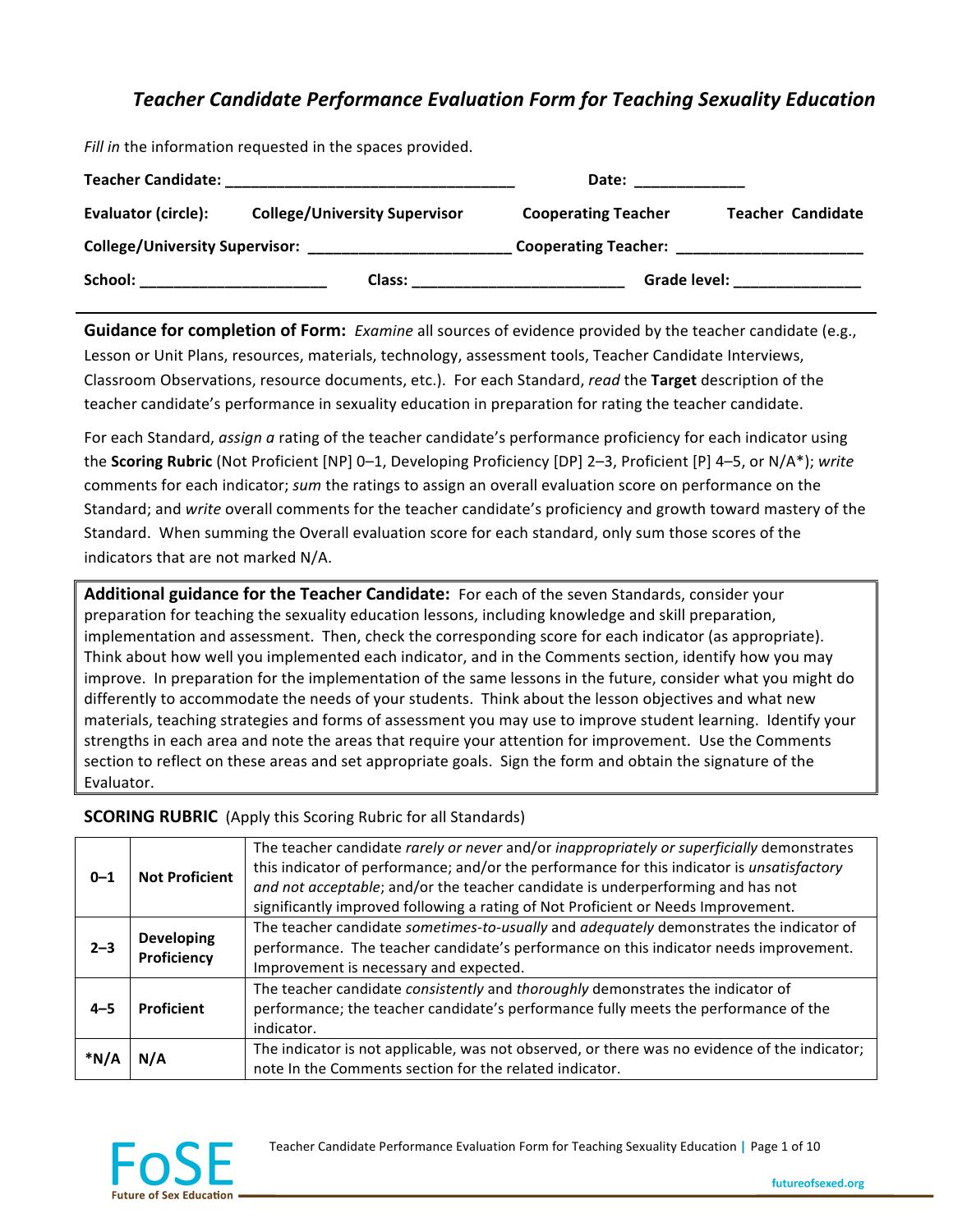## Target – Standard 1: Professional Disposition.

Demonstrates (verbally and non-verbally) a consistent pattern of positive attitudes, beliefs and behaviors that value sexuality education and the importance for young people to have access to the information and skills needed to make healthy decisions, by communicating an enthusiasm and modeling self-efficacy for teaching sexuality education appropriate for the developmental level of the students; demonstrates professional behaviors and responsibilities as a teacher (including dialogue with C/US and/or CT to identify areas and set goals for professional development), and demonstrates a consistent commitment to supporting the sexual development of students.

### **I. Professional Disposition**

| The teacher candidate:                                                                                                                                | <b>NP</b> | <b>DP</b> | P     | N/A | <b>Comments</b> |  |  |
|-------------------------------------------------------------------------------------------------------------------------------------------------------|-----------|-----------|-------|-----|-----------------|--|--|
|                                                                                                                                                       | $0 - 1$   | $2 - 3$   | $4-5$ |     |                 |  |  |
| 1.1 Demonstrates the ability to teach in ways that<br>communicate that sexual development is an inherent part of<br>child and adolescent development. |           |           |       |     |                 |  |  |
| 1.2 Describes the importance of sexuality education as an<br>integral part of K-12 health education.                                                  |           |           |       |     |                 |  |  |
| 1.3 Demonstrates awareness of personal values, beliefs,<br>biases and experiences related to sexuality education.                                     |           |           |       |     |                 |  |  |
| 1.4 Demonstrates how personal values, beliefs, biases and<br>experiences can influence the way sexuality education is<br>taught.                      |           |           |       |     |                 |  |  |
| 1.5 Models self-efficacy to teach sexuality education in age-<br>and developmentally-appropriate ways.                                                |           |           |       |     |                 |  |  |
| 1.6 Selects personal continuing professional development<br>needs relating to school-based sexuality education.                                       |           |           |       |     |                 |  |  |
| <b>Overall score for Standard 1. Professional Disposition</b>                                                                                         |           |           |       |     |                 |  |  |
| <b>Overall comments or observations:</b>                                                                                                              |           |           |       |     |                 |  |  |
|                                                                                                                                                       |           |           |       |     |                 |  |  |
|                                                                                                                                                       |           |           |       |     |                 |  |  |
|                                                                                                                                                       |           |           |       |     |                 |  |  |
|                                                                                                                                                       |           |           |       |     |                 |  |  |
|                                                                                                                                                       |           |           |       |     |                 |  |  |



Teacher Candidate Performance Evaluation Form for Teaching Sexuality Education | Page 2 of 10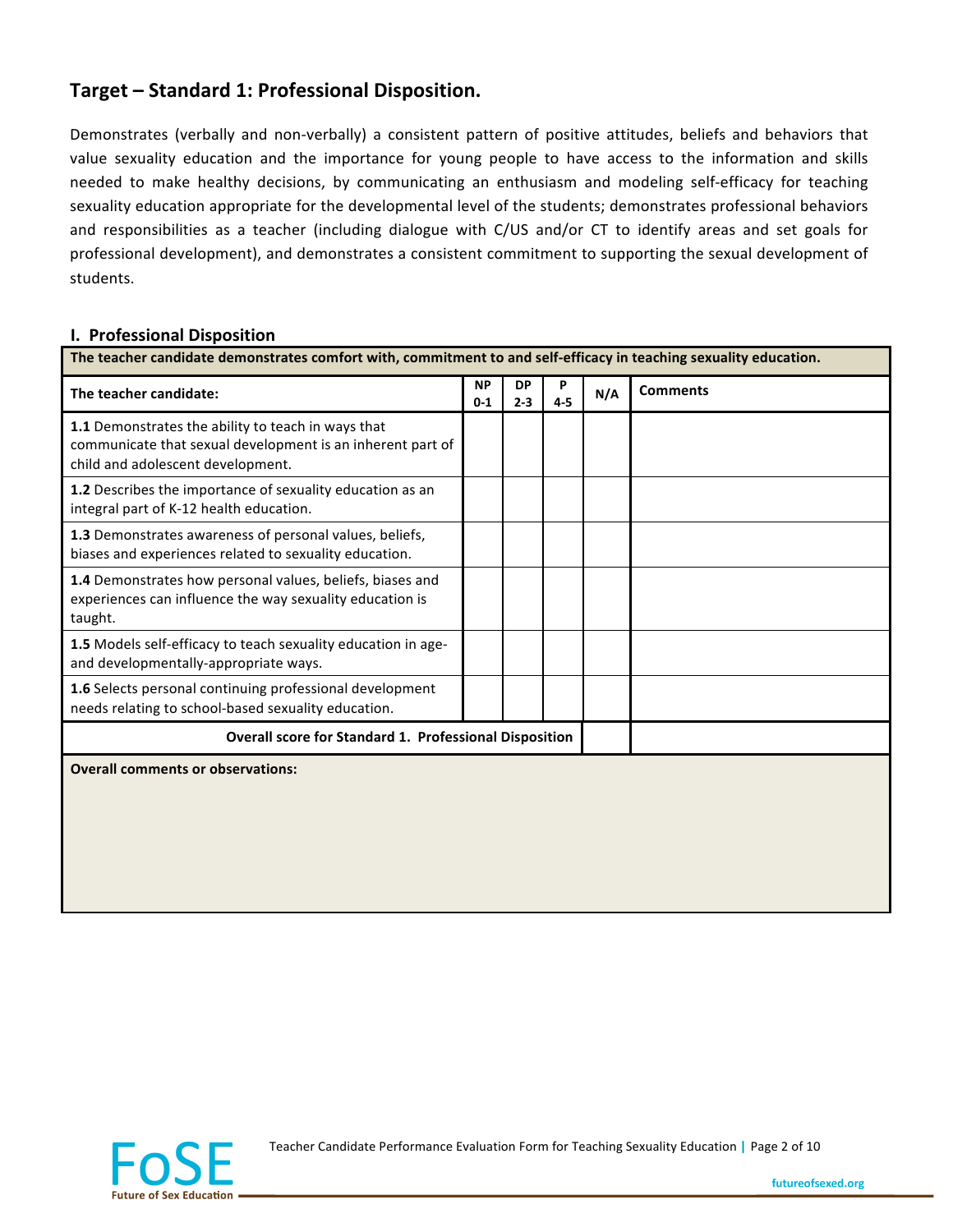## Target – Standard 2: Diversity and Equity.

Target - Standard 2: Diversity and Equity.

Establishes and maintains an equitable environment for learning about sexuality education, in which students feel safe, valued, and respected, by setting clear expectations for student behavior; incorporates and adapts sexuality education knowledge, skills, materials and assessment that acknowledges and shows consistent respect for student diversity; responds to and interacts with students about sexuality in a manner that demonstrates acceptance and is developmentally appropriate for the student.

#### **II. Diversity and Equity**

The teacher candidate shows respect for individual, family and cultural characteristics and experiences that may influence student learning about sexuality.

| The teacher candidate:                                           | <b>NP</b><br>$0 - 1$ | <b>DP</b><br>$2 - 3$ | P<br>$4 - 5$ | N/A | <b>Comments</b> |
|------------------------------------------------------------------|----------------------|----------------------|--------------|-----|-----------------|
| 2.1 Demonstrates the ability to create a safe and inclusive      |                      |                      |              |     |                 |
| classroom environment for all students.                          |                      |                      |              |     |                 |
| 2.2 Describes how students' diverse backgrounds and              |                      |                      |              |     |                 |
| experiences may affect students' personal beliefs, values and    |                      |                      |              |     |                 |
| knowledge about sexuality.                                       |                      |                      |              |     |                 |
| 2.3. a. Demonstrates the ability to select or adapt sexuality    |                      |                      |              |     |                 |
| education materials that both reflect the range of               |                      |                      |              |     |                 |
| characteristics of the students and community, and               |                      |                      |              |     |                 |
| 2.3.b. Respects the visible and invisible diversities that exist |                      |                      |              |     |                 |
| in every classroom.                                              |                      |                      |              |     |                 |
| Overall evaluation score for Standard 2. Diversity and Equity    |                      |                      |              |     |                 |
| <b>Overall comments or observations:</b>                         |                      |                      |              |     |                 |
|                                                                  |                      |                      |              |     |                 |
|                                                                  |                      |                      |              |     |                 |
|                                                                  |                      |                      |              |     |                 |
|                                                                  |                      |                      |              |     |                 |
|                                                                  |                      |                      |              |     |                 |
|                                                                  |                      |                      |              |     |                 |



Teacher Candidate Performance Evaluation Form for Teaching Sexuality Education | Page 3 of 10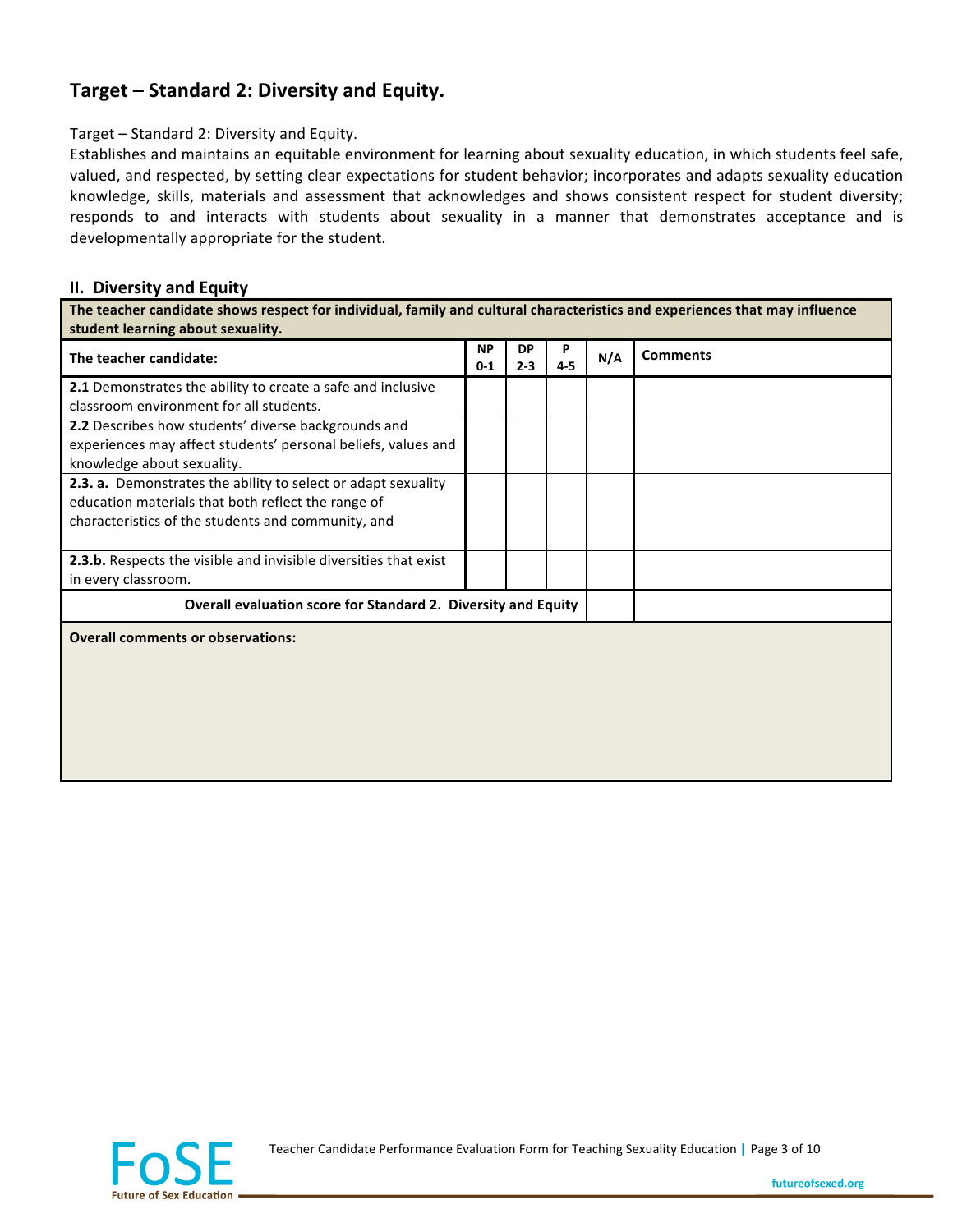### **Target – Standard 3: Content Knowledge.**

Applies a strong depth and breadth of sexuality content knowledge; demonstrates sufficient and current knowledge of sexual development and the biological, emotional, and social aspects of sexuality, relevant health behavior theories, and reliable sources of sexual health information; applies knowledge of relevant federal and state laws specific to sexuality and youth; and demonstrates knowledge of sexual health resources available to students in their community.

#### **III. Content Knowledge**

The teacher candidate has accurate knowledge of the biological, emotional and social aspects of human sexuality and the laws relating to sexuality and youth.

| The teacher candidate:                                      | <b>NP</b><br>$\Omega$ | <b>DP</b><br>$1 - 2$ | P<br>$3 - 4$ | N/A | <b>Comments</b> |
|-------------------------------------------------------------|-----------------------|----------------------|--------------|-----|-----------------|
| 3.1 Describes accurate and current content, as reflected    |                       |                      |              |     |                 |
| in the National Sexuality Education Standards, in the       |                       |                      |              |     |                 |
| following topic areas:                                      |                       |                      |              |     |                 |
| a. anatomy and physiology;                                  |                       |                      |              |     |                 |
| b. puberty and adolescent development;                      |                       |                      |              |     |                 |
| c. sexual orientation and gender identity and               |                       |                      |              |     |                 |
| expression;                                                 |                       |                      |              |     |                 |
| d. pregnancy and reproduction;                              |                       |                      |              |     |                 |
| e. sexually transmitted diseases and HIV;                   |                       |                      |              |     |                 |
| f. healthy relationships; and                               |                       |                      |              |     |                 |
| g. personal safety.                                         |                       |                      |              |     |                 |
| 3.2 Explains the stages of child and adolescent sexual      |                       |                      |              |     |                 |
| development including cognitive, physical and emotional     |                       |                      |              |     |                 |
| changes.                                                    |                       |                      |              |     |                 |
| 3.3 Describes at least three health behavior theories       |                       |                      |              |     |                 |
| relevant to sexual health promotion.                        |                       |                      |              |     |                 |
| 3.4 Describes current federal and state laws relating to    |                       |                      |              |     |                 |
| sexuality that have an impact on youth.                     |                       |                      |              |     |                 |
| 3.5 Demonstrates the ability to identify accurate and       |                       |                      |              |     |                 |
| reliable sources of information to remain current and       |                       |                      |              |     |                 |
| relevant on sexuality-related content knowledge.            |                       |                      |              |     |                 |
| 3.6 Demonstrates the ability to identify valid and reliable |                       |                      |              |     |                 |
| sexual health information, health products and              |                       |                      |              |     |                 |
| community services relevant to students.                    |                       |                      |              |     |                 |
| Overall score for Standard 3. Content Knowledge             |                       |                      |              |     |                 |
| <b>Overall comments or observations:</b>                    |                       |                      |              |     |                 |
|                                                             |                       |                      |              |     |                 |



Teacher Candidate Performance Evaluation Form for Teaching Sexuality Education | Page 4 of 10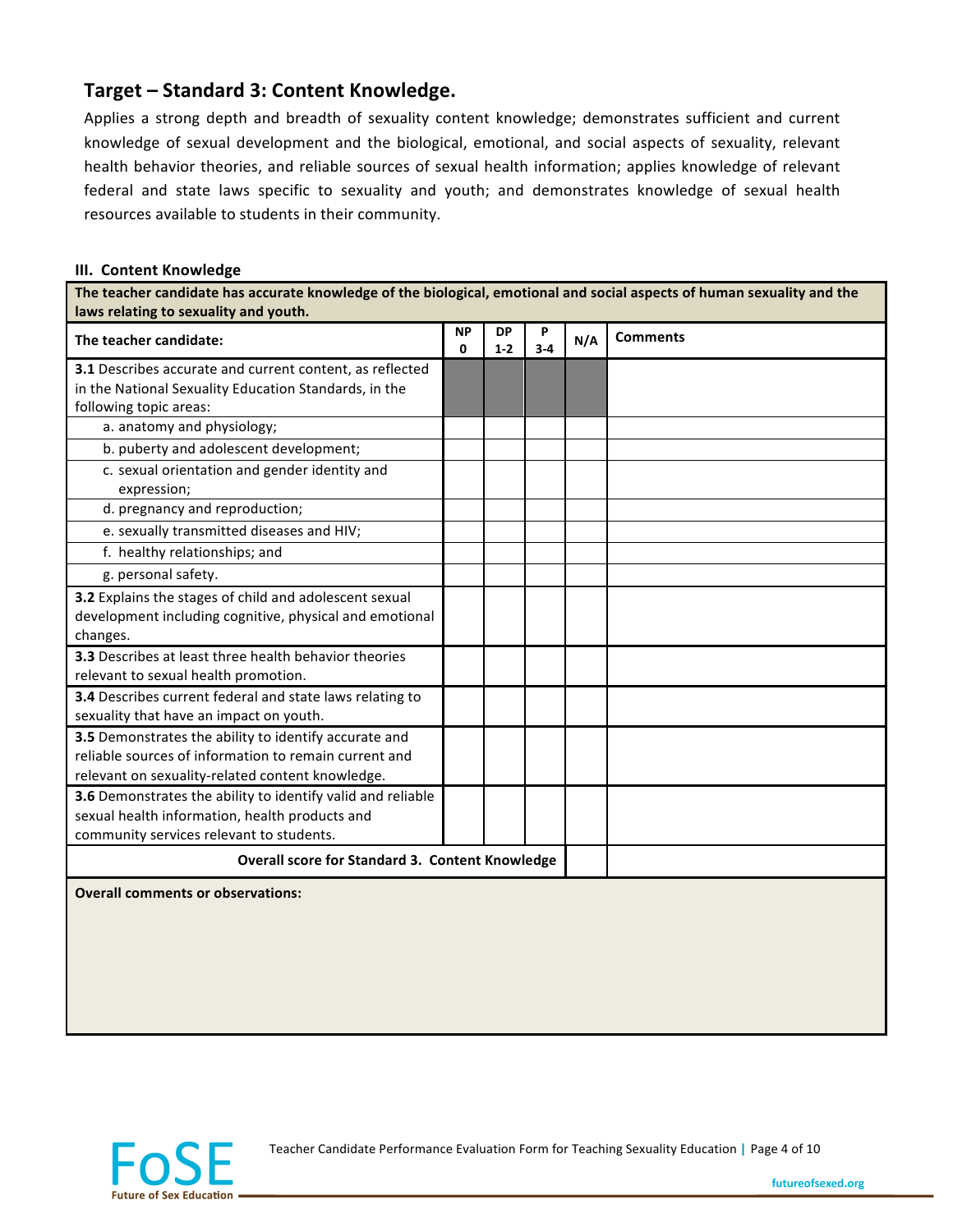## **Target – Standard 4: Legal and Professional Ethics.**

Conducts oneself professionally in regard to student teaching responsibilities (e.g., following school district policies and procedures) and professional obligations relating to teaching sexuality education and student sexual health; adheres to state, federal and school district policies pertaining to reporting of student disclosures (e.g., sexual activity, sexual orientation, gender identify, pregnancy or STD/HIV status, sexual abuse, incest, dating violence) and confidentiality; and applies knowledge of professional and ethical principles of conduct within and outside of the classroom.

### **IV.** Legal and Professional Ethics

The teacher candidate makes decisions based on applicable federal, state and local laws, regulations and policies as well as **professional ethics.** 

| The teacher candidate:                                                 | <b>NP</b><br>$0-1$ | DP<br>$2 - 3$ | P<br>$4 - 5$ | N/A | <b>Comments</b> |
|------------------------------------------------------------------------|--------------------|---------------|--------------|-----|-----------------|
| 4.1 Explains how to locate relevant state and school district          |                    |               |              |     |                 |
| reporting laws and procedures relating to student disclosure           |                    |               |              |     |                 |
| regarding sexual abuse, incest, dating violence, and other             |                    |               |              |     |                 |
| associated sexual health issues.                                       |                    |               |              |     |                 |
| 4.2 Explains the policies and ethics associated with student           |                    |               |              |     |                 |
| confidentiality relating to sexuality and sexual health issues.        |                    |               |              |     |                 |
| 4.3 Describes when and from whom to seek guidance on                   |                    |               |              |     |                 |
| sexuality-related ethical/legal matters when there is no               |                    |               |              |     |                 |
| policy or the policy is unclear.                                       |                    |               |              |     |                 |
| 4.4 Differentiates between professional and unprofessional             |                    |               |              |     |                 |
| conduct with students, both in and outside of the classroom            |                    |               |              |     |                 |
| and school.                                                            |                    |               |              |     |                 |
| Overall evaluation score for Standard 4. Legal and Professional Ethics |                    |               |              |     |                 |
| <b>Overall comments or observations:</b>                               |                    |               |              |     |                 |
|                                                                        |                    |               |              |     |                 |
|                                                                        |                    |               |              |     |                 |
|                                                                        |                    |               |              |     |                 |
|                                                                        |                    |               |              |     |                 |
|                                                                        |                    |               |              |     |                 |
|                                                                        |                    |               |              |     |                 |



Teacher Candidate Performance Evaluation Form for Teaching Sexuality Education | Page 5 of 10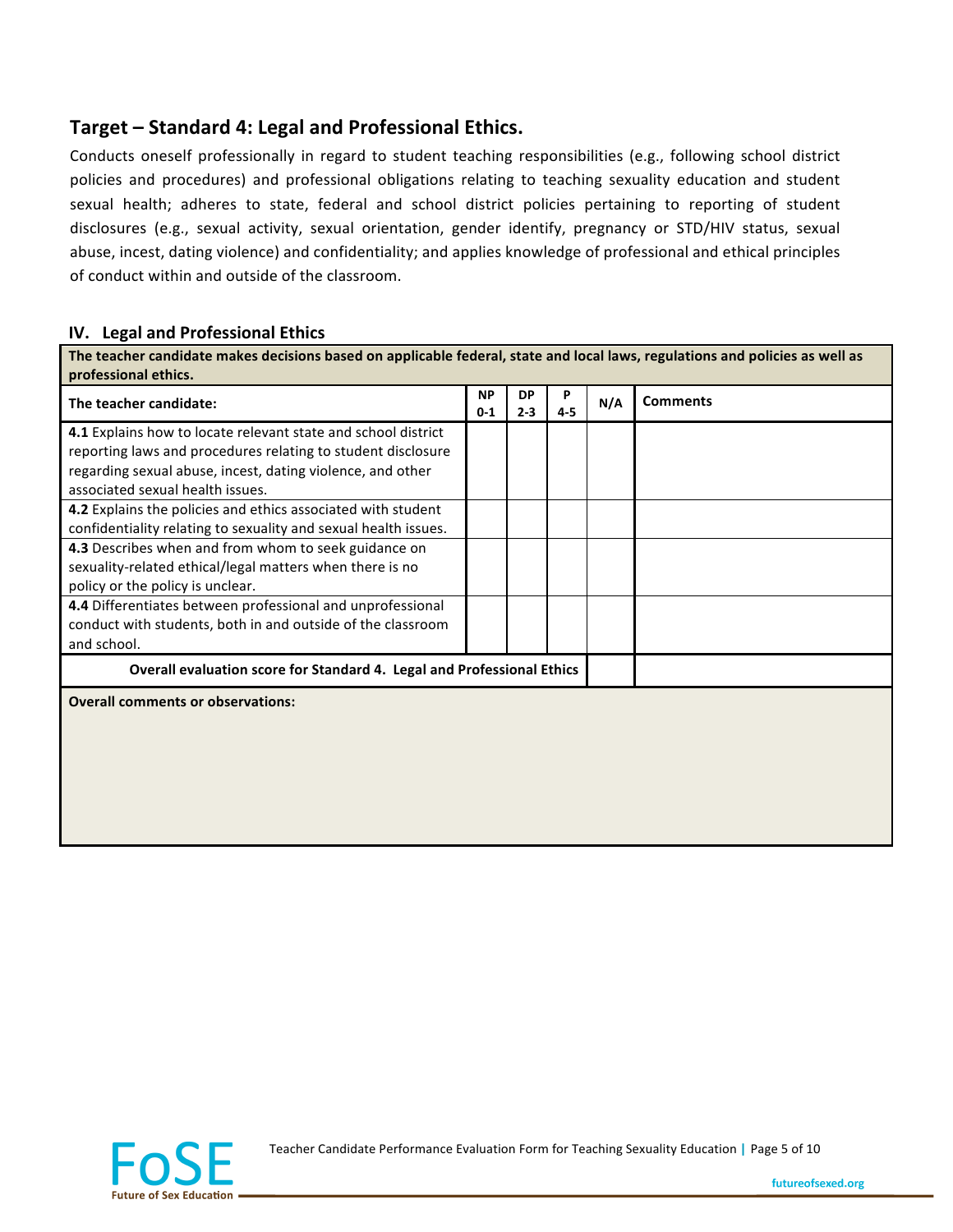## **Target – Standard 5: Planning.**

Designs sexuality education instruction that applies state and local policies, district, state and national standards (including the *National Sexuality Education Standards<sup>6</sup>*) and state and/or school district-approved or -adopted sexuality education materials; writes objectives that identify specific and measurable knowledge and skill outcomes for sexuality education, with related learning experiences, materials and resources and assessment; plans learning experiences that engage all students, provide sufficient time for student to practice health skills (e.g., analyzing influences, interpersonal communication and decision-making), apply cognitive, affective and behavioral domains integral to effective sexuality education, and build on students' prior learning in sexuality education; provides regular opportunities for students to collaborate, synthesize, think critically, problem solve, access valid and reliable sources of sexual health information, and use available technology related to sexuality education; and, uses both health behavior theory and practice in helping students understand issues related to sexual health and development.

### **V.** Planning

The teacher candidate plans age- and developmentally-appropriate sexuality education that is aligned with standards, **policies\*and\*laws\*and\*reflects\*the\*diversity\*of\*the\*community.**

| poncies and laws and renects the aiversity or the community.     |                      |                      |     |     |                 |  |  |  |
|------------------------------------------------------------------|----------------------|----------------------|-----|-----|-----------------|--|--|--|
| The teacher candidate:                                           | <b>NP</b><br>$0 - 1$ | <b>DP</b><br>$2 - 3$ | 4-5 | N/A | <b>Comments</b> |  |  |  |
| <b>5.1</b> Applies learning and behavioral theories to sexuality |                      |                      |     |     |                 |  |  |  |
| education lesson planning.                                       |                      |                      |     |     |                 |  |  |  |
| 5.2 Applies state and/or district laws, policies and standards   |                      |                      |     |     |                 |  |  |  |
| to select and adapt curriculum content that is appropriate       |                      |                      |     |     |                 |  |  |  |
| and permissible for a district.                                  |                      |                      |     |     |                 |  |  |  |
| 5.3 Identifies appropriate resources and policies to guide       |                      |                      |     |     |                 |  |  |  |
| instructional planning.                                          |                      |                      |     |     |                 |  |  |  |
| 5.4 Plans effective strategies to teach sexuality education in   |                      |                      |     |     |                 |  |  |  |
| the cognitive, affective and behavioral learning domains.        |                      |                      |     |     |                 |  |  |  |
| 5.5 Plans age- and developmentally-appropriate sexuality         |                      |                      |     |     |                 |  |  |  |
| education instruction.                                           |                      |                      |     |     |                 |  |  |  |
| <b>Overall evaluation score for Standard 5. Planning</b>         |                      |                      |     |     |                 |  |  |  |
| <b>Overall comments or observations:</b>                         |                      |                      |     |     |                 |  |  |  |

<sup>&</sup>lt;sup>6</sup> Future of Sex Education Initiative. (2012). National Sexuality Education Standards: Core Content and Skills, K-12 [a special publication of the *Journal of School Health*]. Retrieved from http://www.futureofsexeducation.org/documents/josh-fosestandards-web.pdf



!!!!!!!!!!!!!!!!!!!!!!!!!!!!!!!!!!!!!!!!!!!!!!!!!!!!!!!!!!!!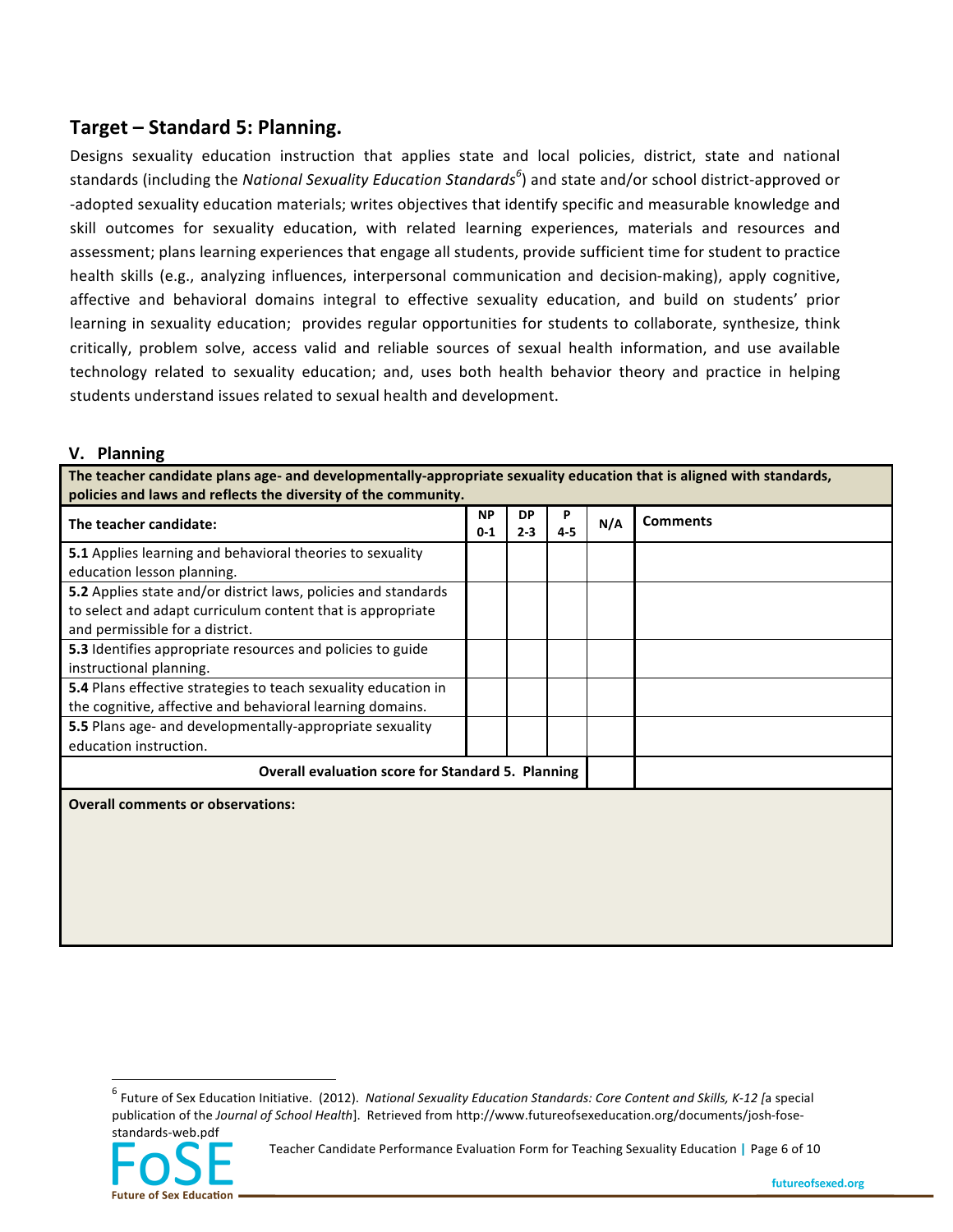## **Target – Standard 6: Implementation.**

Establishes and applies clear classroom ground rules and expectations specific to sexuality education; creates a climate that is responsive to and respectful of the diverse learning needs, interests, backgrounds and abilities of students; allows students opportunities to openly discuss sexuality, and is prepared for a range of student reactions related to learning about sexuality; encourages open, honest and respectful communication about sexuality in the classroom and facilitates discussions that engage learners appropriately; continuously uses a wide range of carefully designed learning experiences that encourage students to apply their knowledge of sexual health and demonstrate health skills in varying levels of complexity; applies a balance of teacher-directed and student centered activities, and engages students in critical thinking and exploration of relevant and realistic situations related to sexual health-related concepts and skills.

### **VI.** Implementation

| The teacher candidate uses a variety of effective strategies to teach sexuality education.           |                      |                      |              |     |                 |  |
|------------------------------------------------------------------------------------------------------|----------------------|----------------------|--------------|-----|-----------------|--|
| The teacher candidate:                                                                               | <b>NP</b><br>$0 - 1$ | <b>DP</b><br>$2 - 3$ | P<br>$4 - 5$ | N/A | <b>Comments</b> |  |
| 6.1 Demonstrates strategies for creating a safe, respectful                                          |                      |                      |              |     |                 |  |
| learning environment that fosters open discussion about a<br>wide range of sexuality-related topics. |                      |                      |              |     |                 |  |
| 6.2 Demonstrates effective classroom management skills<br>specific to sexuality education.           |                      |                      |              |     |                 |  |
| 6.3 Conveys accurate and developmentally-appropriate<br>information about sexuality.                 |                      |                      |              |     |                 |  |
| 6.4 Engages learners using realistic and relevant situations<br>relating to sexuality education.     |                      |                      |              |     |                 |  |
| Overall evaluation score for Standard 6. Implementation                                              |                      |                      |              |     |                 |  |
| <b>Overall comments or observations:</b>                                                             |                      |                      |              |     |                 |  |
|                                                                                                      |                      |                      |              |     |                 |  |
|                                                                                                      |                      |                      |              |     |                 |  |
|                                                                                                      |                      |                      |              |     |                 |  |
|                                                                                                      |                      |                      |              |     |                 |  |
|                                                                                                      |                      |                      |              |     |                 |  |



Teacher Candidate Performance Evaluation Form for Teaching Sexuality Education | Page 7 of 10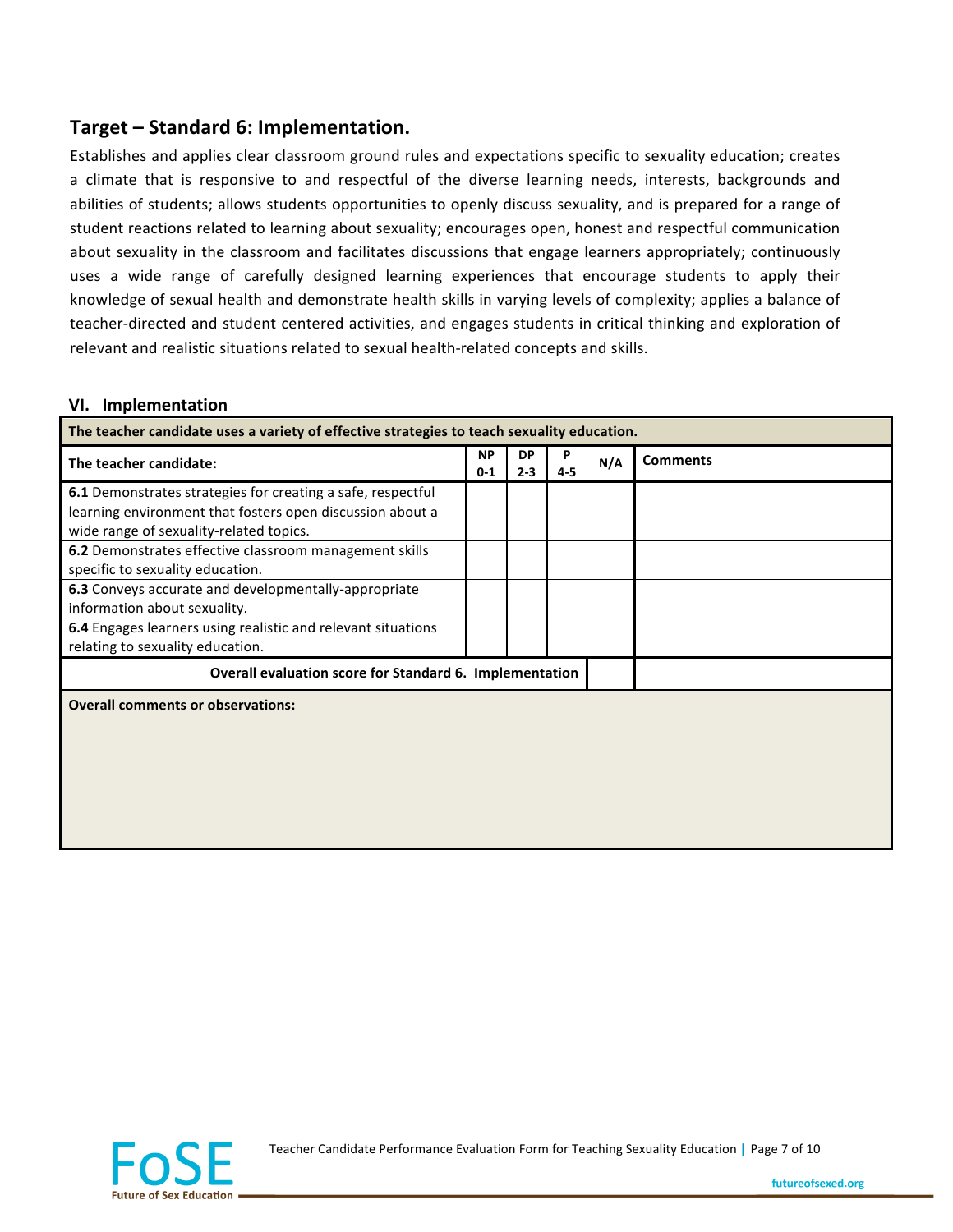### **Target – Standard 7: Assessment.**

Uses a variety of formative and/or summative assessment strategies that are developmentally appropriate measures of student learning of instructional objectives for sexuality education; analyzes multiple sources of student data (e.g., classroom observations, student work, teacher-made assessments) over a series of sexuality education lessons to monitor and evaluate student progress; communicates feedback on student assessment to students that focuses on sexuality education content or skills and assists students with their performance; has a system for maintaining information on student progress; demonstrates ability to modify instruction based on the results of formative or summative student assessments; demonstrates ability to adapt assessment tools and practices to meet the range of differentiated learning needs within the sexuality education classroom; constructs and uses assessment instruments that are accurate, reliable, non-biased, and designed to assess student mastery of specified objectives in sexuality instruction.

#### **VI.** Assessment

The teacher candidate implements effective strategies to assess student knowledge, attitudes and skills in order to improve sexuality education instruction.

| The teacher candidate:                                                                     | <b>NP</b><br>$0-1$ | <b>DP</b><br>$2 - 3$ | P<br>$4 - 5$ | N/A | <b>Comments</b> |
|--------------------------------------------------------------------------------------------|--------------------|----------------------|--------------|-----|-----------------|
| 7.1 Uses multiple strategies to assess knowledge, skills and                               |                    |                      |              |     |                 |
| attitudes about sexuality that are measureable, observable                                 |                    |                      |              |     |                 |
| and aligned with learning objectives.<br>7.2 Analyzes assessment results and determine any |                    |                      |              |     |                 |
| necessary changes for future sexuality education instruction.                              |                    |                      |              |     |                 |
| 7.3 Applies assessment results to the continuous                                           |                    |                      |              |     |                 |
| improvement of sexuality education instruction.                                            |                    |                      |              |     |                 |
| <b>Overall evaluation score for Standard 7. Assessment</b>                                 |                    |                      |              |     |                 |
| <b>Overall comments or observations:</b>                                                   |                    |                      |              |     |                 |
|                                                                                            |                    |                      |              |     |                 |
|                                                                                            |                    |                      |              |     |                 |
|                                                                                            |                    |                      |              |     |                 |
|                                                                                            |                    |                      |              |     |                 |
|                                                                                            |                    |                      |              |     |                 |
|                                                                                            |                    |                      |              |     |                 |
| Evaluator (circle): C/US<br><b>TC</b><br><b>CT</b>                                         |                    |                      |              |     |                 |
| Please sign and date for each evaluation.                                                  |                    |                      |              |     |                 |
| <b>Mid-Term Evaluation</b>                                                                 |                    |                      |              |     |                 |
|                                                                                            |                    |                      |              |     |                 |
| Evaluator<br>Date                                                                          |                    |                      |              |     |                 |
| <b>Final Evaluation</b>                                                                    |                    |                      |              |     |                 |
| Evaluator<br>Date                                                                          |                    |                      |              |     |                 |



Teacher Candidate Performance Evaluation Form for Teaching Sexuality Education | Page 8 of 10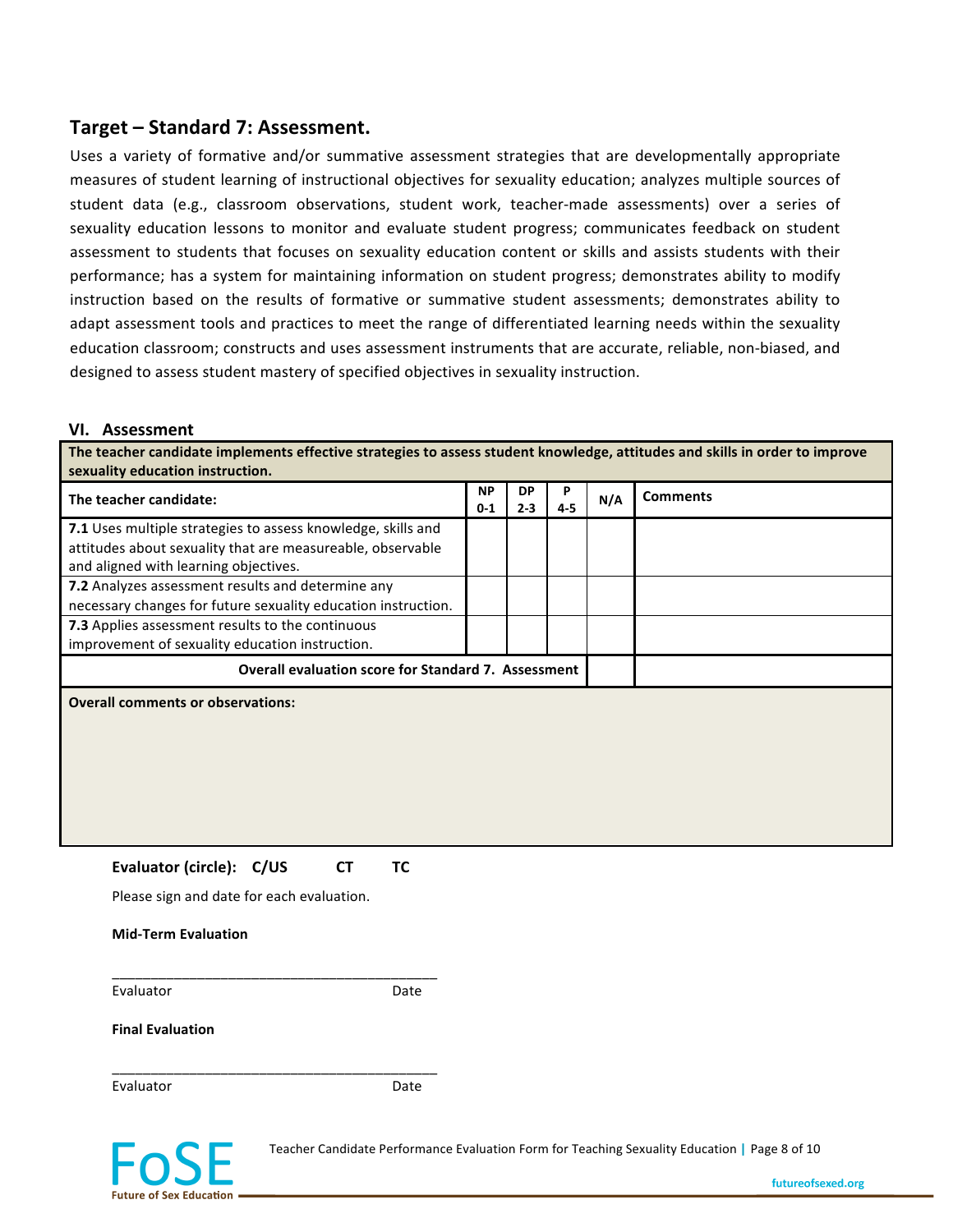# *Cumulative Mid-Term and Final Ratings: Teacher Candidate Performance Evaluation Form* **for Teaching Sexuality Education**

This form is to be completed by the College/University Supervisor, and used as a cumulative record of ratings of the *Teacher Candidate Performance Evaluation Form for Teaching Sexuality Education mid-term and final evaluations, completed by the* College/University Supervisor (C/US), Classroom Teacher (CT) and Teacher Candidate (TC). Enter the ratings from the completed *Performance Evaluation Forms* (Not Proficient [NP] 0–1, Developing Proficiency [DP] 2–3, Proficient [P] 4–5, or N/A). Summarize comments for each Standard and for Overall Comments at Mid-term and Final. Attach all forms completed by all evaluators. Sign and obtain signatures of the Classroom Teacher and Teacher Candidate for both evaluations.

#### Teacher Candidate: \_\_\_

|                                                                                                                                                        | <b>Evaluation Ratings</b> |           |       |      |           |    |  |  |
|--------------------------------------------------------------------------------------------------------------------------------------------------------|---------------------------|-----------|-------|------|-----------|----|--|--|
| <b>Teacher Candidate Proficiency</b>                                                                                                                   | Mid-Term                  |           | Final |      |           |    |  |  |
|                                                                                                                                                        | C/US                      | <b>CT</b> | ТC    | C/US | <b>CT</b> | ТC |  |  |
| 1.1 Demonstrates the ability to teach in ways that communicate that sexual development<br>is an inherent part of child and adolescent development.     |                           |           |       |      |           |    |  |  |
| 1.2 Describes the importance of sexuality education as an integral part of K-12 health<br>education.                                                   |                           |           |       |      |           |    |  |  |
| 1.3 Demonstrates awareness of personal values, beliefs, biases and experiences related to<br>sexuality education.                                      |                           |           |       |      |           |    |  |  |
| 1.4 Demonstrates how personal values, beliefs, biases and experiences can influence the<br>way sexuality education is taught.                          |                           |           |       |      |           |    |  |  |
| 1.5 Models self-efficacy to teach sexuality education in age- and developmentally-<br>appropriate ways.                                                |                           |           |       |      |           |    |  |  |
| 1.6 Selects personal continuing professional development needs relating to school-based<br>sexuality education.                                        |                           |           |       |      |           |    |  |  |
| <b>Comments:</b>                                                                                                                                       |                           |           |       |      |           |    |  |  |
| 2.1 Demonstrates the ability to create a safe and inclusive classroom environment for all<br>students.                                                 |                           |           |       |      |           |    |  |  |
| 2.2 Describes how students' diverse backgrounds and experiences may affect students'                                                                   |                           |           |       |      |           |    |  |  |
| personal beliefs, values and knowledge about sexuality.                                                                                                |                           |           |       |      |           |    |  |  |
| 2.3 Demonstrates the ability to select or adapt sexuality education materials that both                                                                |                           |           |       |      |           |    |  |  |
| reflect the range of characteristics of the students and community and respect the visible                                                             |                           |           |       |      |           |    |  |  |
| and invisible diversities that exist in every classroom.                                                                                               |                           |           |       |      |           |    |  |  |
| <b>Comments:</b>                                                                                                                                       |                           |           |       |      |           |    |  |  |
| 3.1 Describes accurate and current content, as reflected in the National Sexuality                                                                     |                           |           |       |      |           |    |  |  |
| Education Standards <sup>6</sup> , in the following topic areas:                                                                                       |                           |           |       |      |           |    |  |  |
| anatomy and physiology;<br>a.                                                                                                                          |                           |           |       |      |           |    |  |  |
| puberty and adolescent development;<br>b.                                                                                                              |                           |           |       |      |           |    |  |  |
| sexual orientation and gender identity and expression;<br>c.                                                                                           |                           |           |       |      |           |    |  |  |
| pregnancy and reproduction;<br>d.                                                                                                                      |                           |           |       |      |           |    |  |  |
| sexually transmitted diseases and HIV;<br>e.                                                                                                           |                           |           |       |      |           |    |  |  |
| f.<br>healthy relationships; and                                                                                                                       |                           |           |       |      |           |    |  |  |
| personal safety.<br>g.                                                                                                                                 |                           |           |       |      |           |    |  |  |
| 3.2 Explains the stages of child and adolescent sexual development including cognitive,<br>physical and emotional changes.                             |                           |           |       |      |           |    |  |  |
| 3.3 Describes at least three health behavior theories relevant to sexual health promotion.                                                             |                           |           |       |      |           |    |  |  |
| 3.4 Describes current federal and state laws relating to sexuality that have an impact on                                                              |                           |           |       |      |           |    |  |  |
| youth.                                                                                                                                                 |                           |           |       |      |           |    |  |  |
| 3.5 Demonstrates the ability to identify accurate and reliable sources of information to                                                               |                           |           |       |      |           |    |  |  |
| remain current and relevant on sexuality-related content knowledge.                                                                                    |                           |           |       |      |           |    |  |  |
| 3.6 Demonstrates the ability to identify valid and reliable sexual health information,<br>health products and community services relevant to students. |                           |           |       |      |           |    |  |  |
|                                                                                                                                                        |                           |           |       |      |           |    |  |  |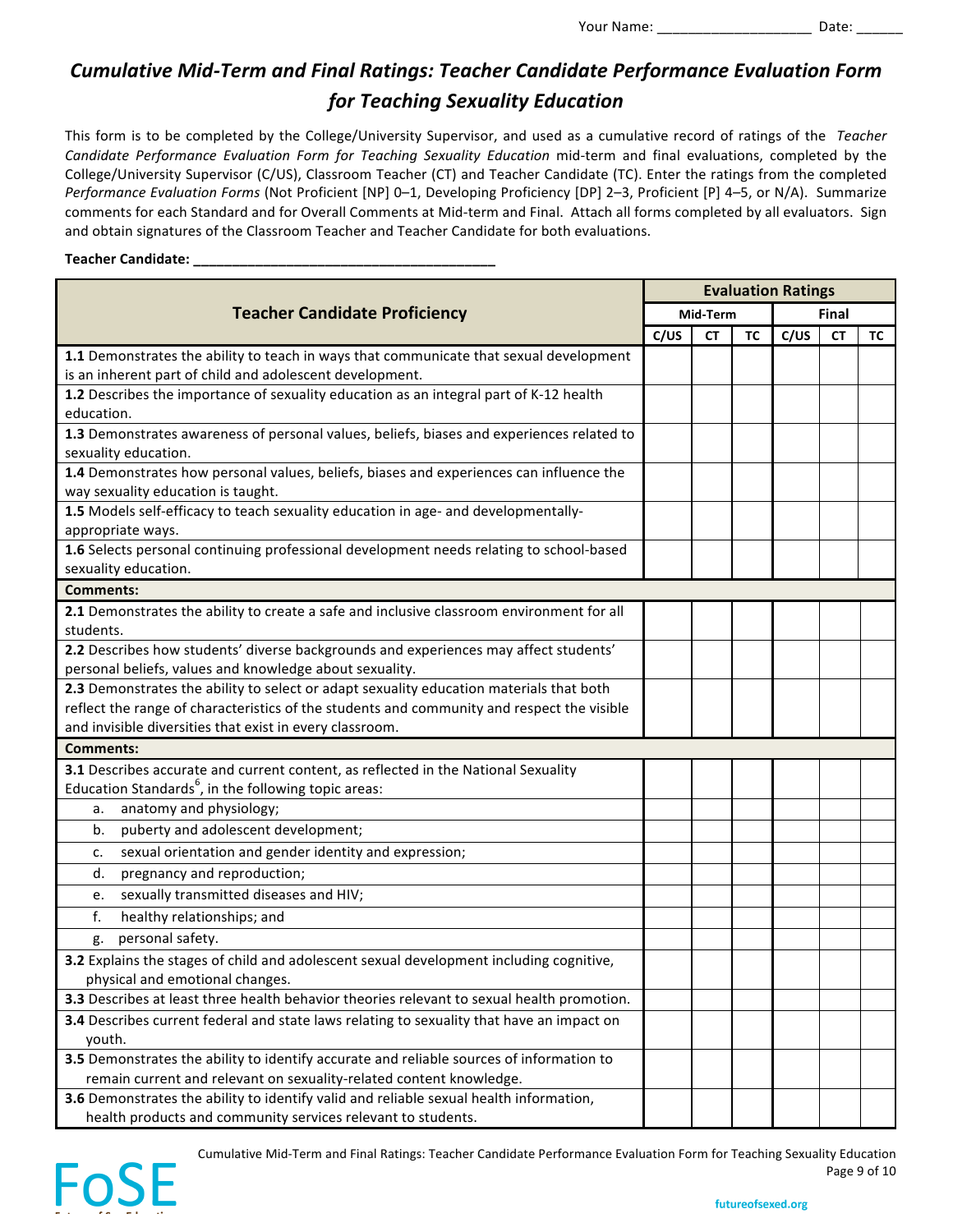| <b>Comments:</b>                                                                              |                                                                                             |                           |           |           |       |           |    |  |  |  |  |
|-----------------------------------------------------------------------------------------------|---------------------------------------------------------------------------------------------|---------------------------|-----------|-----------|-------|-----------|----|--|--|--|--|
|                                                                                               |                                                                                             | <b>Evaluation Ratings</b> |           |           |       |           |    |  |  |  |  |
|                                                                                               | <b>Teacher Candidate Proficiency</b>                                                        |                           | Mid-Term  |           | Final |           |    |  |  |  |  |
|                                                                                               |                                                                                             | C/US                      | <b>CT</b> | <b>TC</b> | C/US  | <b>CT</b> | ТC |  |  |  |  |
| 4.1 Explains how to locate relevant state and school district reporting laws and              |                                                                                             |                           |           |           |       |           |    |  |  |  |  |
|                                                                                               | procedures relating to student disclosure regarding sexual abuse, incest, dating violence,  |                           |           |           |       |           |    |  |  |  |  |
| and other associated sexual health issues.                                                    |                                                                                             |                           |           |           |       |           |    |  |  |  |  |
|                                                                                               | 4.2 Explains the policies and ethics associated with student confidentiality relating to    |                           |           |           |       |           |    |  |  |  |  |
| sexuality and sexual health issues.                                                           |                                                                                             |                           |           |           |       |           |    |  |  |  |  |
| matters when there is no policy or the policy is unclear.                                     | 4.3 Describes when and from whom to seek guidance on sexuality-related ethical/legal        |                           |           |           |       |           |    |  |  |  |  |
|                                                                                               | 4.4 Differentiates between professional and unprofessional conduct with students, both      |                           |           |           |       |           |    |  |  |  |  |
| in and outside of the classroom and school.                                                   |                                                                                             |                           |           |           |       |           |    |  |  |  |  |
| Comments:                                                                                     |                                                                                             |                           |           |           |       |           |    |  |  |  |  |
|                                                                                               | 5.1 Applies learning and behavioral theories to sexuality education lesson planning.        |                           |           |           |       |           |    |  |  |  |  |
| 5.2 Applies state and/or district laws, policies and standards to select and adapt            |                                                                                             |                           |           |           |       |           |    |  |  |  |  |
| curriculum content that is appropriate and permissible for a district.                        |                                                                                             |                           |           |           |       |           |    |  |  |  |  |
| 5.3 Identifies appropriate resources and policies to guide instructional planning.            |                                                                                             |                           |           |           |       |           |    |  |  |  |  |
|                                                                                               | 5.4 Plans effective strategies to teach sexuality education in the cognitive, affective and |                           |           |           |       |           |    |  |  |  |  |
| behavioral learning domains.                                                                  |                                                                                             |                           |           |           |       |           |    |  |  |  |  |
| 5.5 Plans age- and developmentally-appropriate sexuality education instruction.               |                                                                                             |                           |           |           |       |           |    |  |  |  |  |
| <b>Comments:</b>                                                                              |                                                                                             |                           |           |           |       |           |    |  |  |  |  |
| 6.1 Demonstrates strategies for creating a safe, respectful learning environment that         |                                                                                             |                           |           |           |       |           |    |  |  |  |  |
| fosters open discussion about a wide range of sexuality-related topics.                       |                                                                                             |                           |           |           |       |           |    |  |  |  |  |
| 6.2 Demonstrates effective classroom management skills specific to sexuality education.       |                                                                                             |                           |           |           |       |           |    |  |  |  |  |
| 6.3 Conveys accurate and developmentally-appropriate information about sexuality.             |                                                                                             |                           |           |           |       |           |    |  |  |  |  |
| 6.4 Engages learners using realistic and relevant situations relating to sexuality education. |                                                                                             |                           |           |           |       |           |    |  |  |  |  |
| <b>Comments:</b>                                                                              |                                                                                             |                           |           |           |       |           |    |  |  |  |  |
|                                                                                               | 7.1 Uses multiple strategies to assess knowledge, skills and attitudes about sexuality that |                           |           |           |       |           |    |  |  |  |  |
| are measureable, observable and aligned with learning objectives.                             |                                                                                             |                           |           |           |       |           |    |  |  |  |  |
|                                                                                               | 7.2 Analyzes assessment results and determine any necessary changes for future sexuality    |                           |           |           |       |           |    |  |  |  |  |
| education instruction.                                                                        |                                                                                             |                           |           |           |       |           |    |  |  |  |  |
|                                                                                               | 7.3 Applies assessment results to the continuous improvement of sexuality education         |                           |           |           |       |           |    |  |  |  |  |
| instruction.                                                                                  |                                                                                             |                           |           |           |       |           |    |  |  |  |  |
| <b>Comments:</b>                                                                              |                                                                                             |                           |           |           |       |           |    |  |  |  |  |
| <b>Overall Comments at Mid-Term Evaluation:</b>                                               |                                                                                             |                           |           |           |       |           |    |  |  |  |  |
|                                                                                               |                                                                                             |                           |           |           |       |           |    |  |  |  |  |
|                                                                                               |                                                                                             |                           |           |           |       |           |    |  |  |  |  |
| <b>Overall Comments at Final Evaluation:</b>                                                  |                                                                                             |                           |           |           |       |           |    |  |  |  |  |
|                                                                                               |                                                                                             |                           |           |           |       |           |    |  |  |  |  |
|                                                                                               |                                                                                             |                           |           |           |       |           |    |  |  |  |  |
|                                                                                               |                                                                                             |                           |           |           |       |           |    |  |  |  |  |
|                                                                                               |                                                                                             |                           |           |           |       |           |    |  |  |  |  |
| <b>Mid-Term Evaluation</b>                                                                    |                                                                                             |                           |           |           |       |           |    |  |  |  |  |
|                                                                                               |                                                                                             |                           |           |           |       |           |    |  |  |  |  |
|                                                                                               |                                                                                             |                           |           |           |       |           |    |  |  |  |  |
| <b>Teacher Candidate</b><br>Date                                                              | <b>Cooperating Teacher</b><br>Date                                                          | College/University Supr.  |           |           |       | Date      |    |  |  |  |  |
|                                                                                               |                                                                                             |                           |           |           |       |           |    |  |  |  |  |
| <b>Final Evaluation</b>                                                                       |                                                                                             |                           |           |           |       |           |    |  |  |  |  |
|                                                                                               |                                                                                             |                           |           |           |       |           |    |  |  |  |  |
| <b>Teacher Candidate</b><br>Date                                                              | <b>Cooperating Teacher</b><br>Date                                                          | College/University Supr.  |           |           |       | Date      |    |  |  |  |  |
|                                                                                               |                                                                                             |                           |           |           |       |           |    |  |  |  |  |
|                                                                                               |                                                                                             |                           |           |           |       |           |    |  |  |  |  |

FoSE

Cumulative Mid-Term and Final Ratings: Teacher Candidate Performance Evaluation Form for Teaching Sexuality Education Page 10 of 10